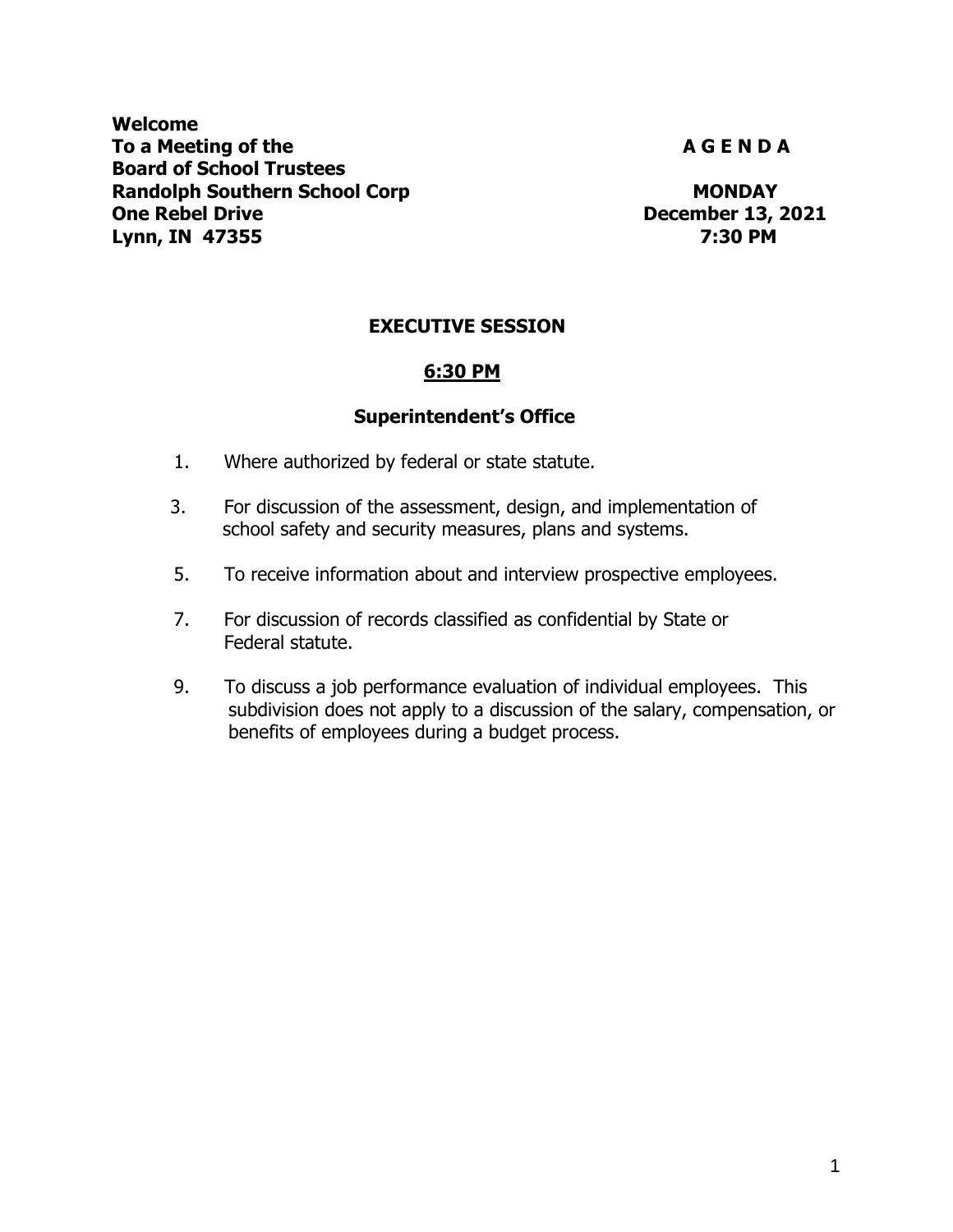### **REGULAR MEETING**

## **7:30 PM Superintendent's Office Board Room**

| $\mathbf{I}$ . | <b>CALL TO ORDER</b> | <b>PM</b>                                   |       | Jan Caudle    |
|----------------|----------------------|---------------------------------------------|-------|---------------|
| II.            |                      | MINUTES – Regular Meeting, November 8, 2021 |       | Tom McFarland |
| Motion:        |                      | Second:                                     | Vote: |               |

III. PRESIDENT'S BUSINESS

PATRONS, STAFF AND STUDENTS MAY IDENTIFY ANY AGENDA ITEM THEY WISH TO ADDRESS AT THIS TIME.

The School Board recognizes the value of public comment on educational issues and the importance of allowing members of the public to express themselves on corporation matters. Board Policy 0167.3 shall govern public participation at board meetings and the presiding officer shall administer the procedures.

- IV. OLD BUSINESS
- V. ACCOUNTS PAYABLE VOUCHERS and CASH BALANCE
	- A. Accounts Payable Vouchers and Cash Balance

APV's through numbered

 $\frac{1}{\sqrt{2\pi}}$  to  $\frac{1}{\sqrt{2\pi}}$  in the amount of \$ $\frac{1}{\sqrt{2\pi}}$ .

November 30, 2021 Cash Balance Education Fund: \$603,411.64. November 30, 2021 Operations Fund: \$196,962.48.

| Motion: | Second: | Vote: |
|---------|---------|-------|
|         |         |       |

VI. NEW BUSINESS

A. Business Items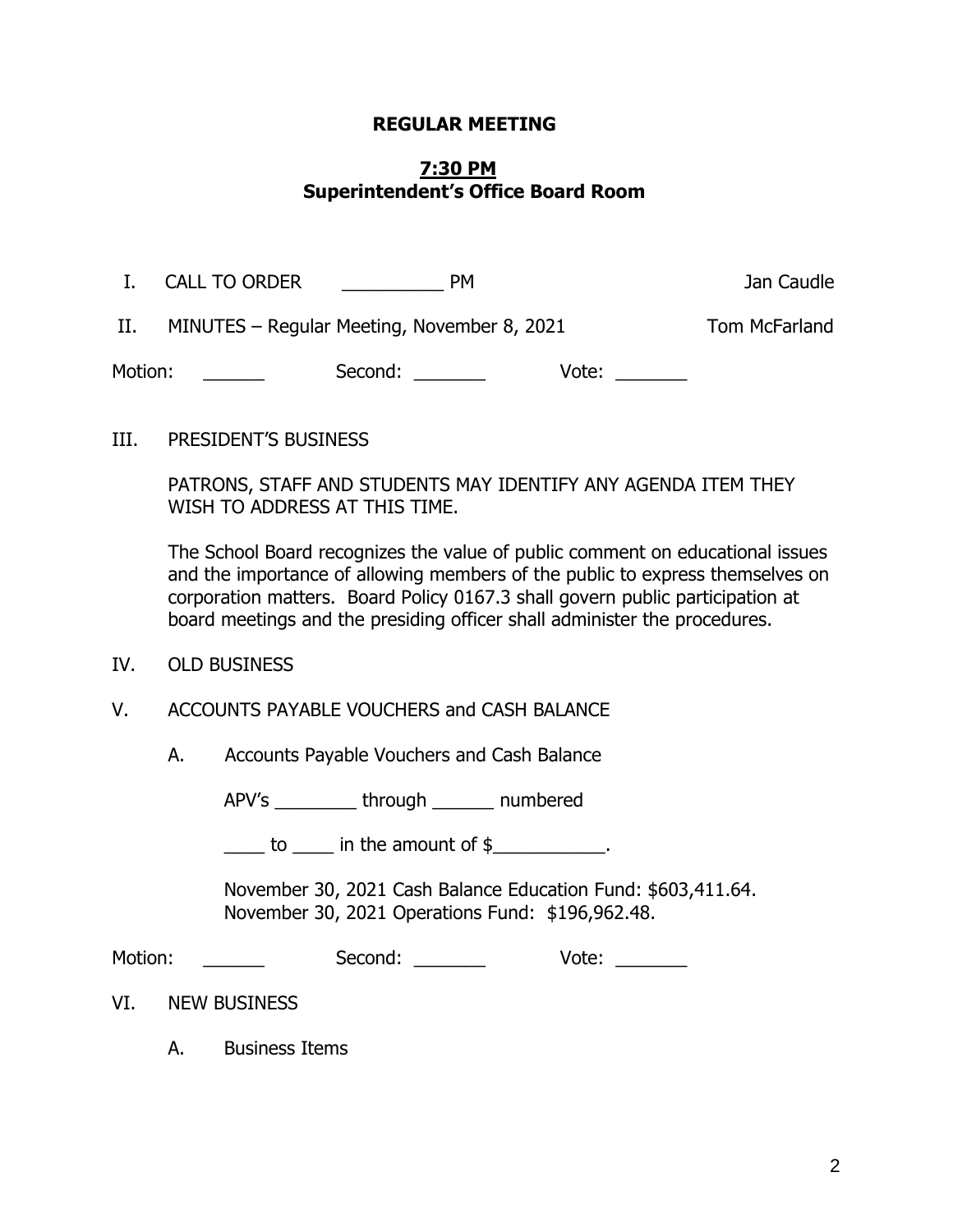|         | 1. | Superintendent requests permission for the Treasurer to make<br>year-end transfers within each fund so that no line item has a<br>negative balance.                                                                                                                                                                                                                                                                                                                                                                                                                                                  |
|---------|----|------------------------------------------------------------------------------------------------------------------------------------------------------------------------------------------------------------------------------------------------------------------------------------------------------------------------------------------------------------------------------------------------------------------------------------------------------------------------------------------------------------------------------------------------------------------------------------------------------|
| Motion: |    | Second: Vote:                                                                                                                                                                                                                                                                                                                                                                                                                                                                                                                                                                                        |
|         | 2. | Superintendent requests permission to Pay Accounts Payable<br>Vouchers prior to December 31, 2021. (A separate docket will be<br>presented for board approval on January 10, 2022).                                                                                                                                                                                                                                                                                                                                                                                                                  |
| Motion: |    | Second: $\frac{1}{2}$<br>Vote: where the set of the set of the set of the set of the set of the set of the set of the set of the set of the set of the set of the set of the set of the set of the set of the set of the set of the set of the set of t                                                                                                                                                                                                                                                                                                                                              |
|         | 3. | Superintendent recommends the following transfer to the Rainy<br>Day Fund:                                                                                                                                                                                                                                                                                                                                                                                                                                                                                                                           |
|         |    | Operations Fund up to but not to exceed \$50,000.00.                                                                                                                                                                                                                                                                                                                                                                                                                                                                                                                                                 |
|         |    | *Central Office will not know the exact amount until the books are<br>closed on December 31, 2021.                                                                                                                                                                                                                                                                                                                                                                                                                                                                                                   |
| Motion: |    | Second:<br>Vote:                                                                                                                                                                                                                                                                                                                                                                                                                                                                                                                                                                                     |
|         | 4. | Ice Miller Continuing Disclosure Agreement                                                                                                                                                                                                                                                                                                                                                                                                                                                                                                                                                           |
|         |    | Superintendent recommends approval of the contract agreement<br>between Ice Miller and the school corporation for the Continuing<br>Disclosure Review of 2009 Bond and 2019 Bond. The fee is<br>\$585.00 per Bond or \$1170.00 for the calendar year 2022.                                                                                                                                                                                                                                                                                                                                           |
| Motion: |    | Second:<br>Vote:                                                                                                                                                                                                                                                                                                                                                                                                                                                                                                                                                                                     |
|         | 5. | East Central Indiana Gas Consortium (ECINGC) Recommendation                                                                                                                                                                                                                                                                                                                                                                                                                                                                                                                                          |
|         |    | On October 26, 2021, Maverick Energy Consultants recommended<br>the ECINGC purchase natural gas on the market at a set price of<br>\$3.36 per BTU from April 2025 to March 2027. The consortium is<br>hedging 50% of gas consumption for those periods. The<br>consultants also recommended ECINGC purchase 25% for<br>November through March or 2021-2022, 2022-23, 2023-24, and<br>2024-25 at \$2.73, \$2.70, \$2.70, and \$2.87 respectively. The<br>market has been unstable with changes in demand and drilling<br>capabilities over the last 10-months. Charts are included in your<br>packet. |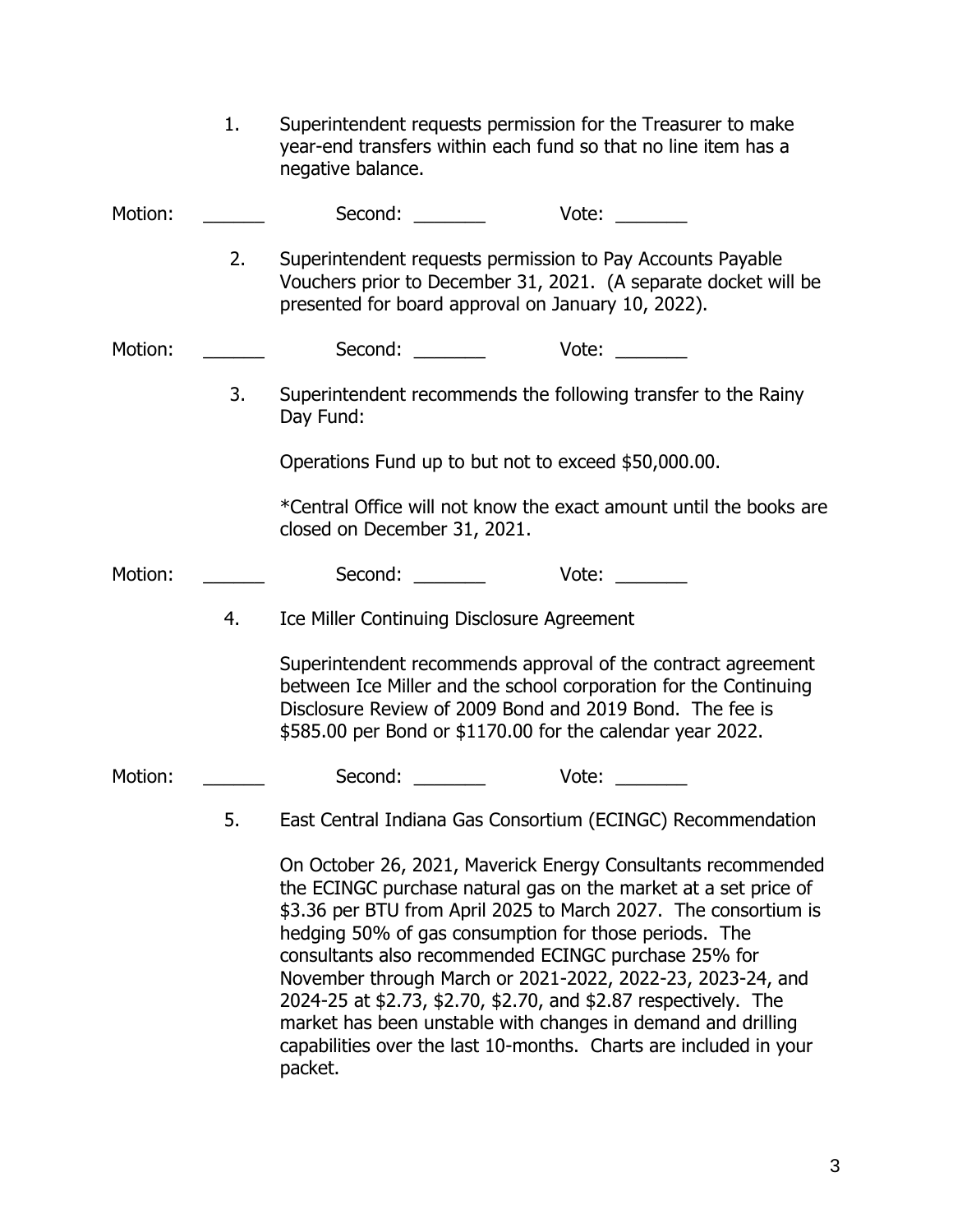| Motion:   |           | Second:                                | Vote:                                                                                                                                                                                                                                         |
|-----------|-----------|----------------------------------------|-----------------------------------------------------------------------------------------------------------------------------------------------------------------------------------------------------------------------------------------------|
| <b>B.</b> | Personnel |                                        |                                                                                                                                                                                                                                               |
|           |           | and recommendations has been received. | Superintendent recommends approval for the following personnel items.<br>All documentation with the amounts to be paid, limited background checks                                                                                             |
|           | 1.        |                                        | Accept the Resignation from Amber Buchs as bus driver effective<br>December 17, 2021. Mrs. Buchs last day was November 30.                                                                                                                    |
| Motion:   |           |                                        |                                                                                                                                                                                                                                               |
|           | 2.        | 30.                                    | Accept the Resignation from Amber Buchs as cafeteria worker<br>effective December 17, 2021. Mrs. Buchs last day was November                                                                                                                  |
| Motion:   |           |                                        | Second: __________ Vote: ______                                                                                                                                                                                                               |
|           | 3.        |                                        | Approve Tammy Clements as AP Econ Incentive.                                                                                                                                                                                                  |
| Motion:   |           |                                        | Second: Vote:                                                                                                                                                                                                                                 |
|           | 4.        | effective December 17, 2021.           | Accept the Resignation from Anna Cross as cafeteria worker                                                                                                                                                                                    |
| Motion:   |           |                                        | Second: Vote:                                                                                                                                                                                                                                 |
|           | 5.        | the 2021-2022 school year.             | Approve Colton Fisher as the Volunteer Assistant Baseball Coach for                                                                                                                                                                           |
| Motion:   |           | Second:                                | Vote:                                                                                                                                                                                                                                         |
|           | 6.        | the 2021-2022 school year.             | Approve Zoe Fisher as the Volunteer Assistant Baseball Coach for                                                                                                                                                                              |
| Motion:   |           | Second:                                | Vote:<br><u>and the state of the state of the state of the state of the state of the state of the state of the state of the state of the state of the state of the state of the state of the state of the state of the state of the state</u> |
|           | 7.        | Coach for the 2021-2022 school year.   | Approve Roger McReynolds as the Volunteer Assistant Baseball                                                                                                                                                                                  |
| Motion:   |           | Second: ________                       |                                                                                                                                                                                                                                               |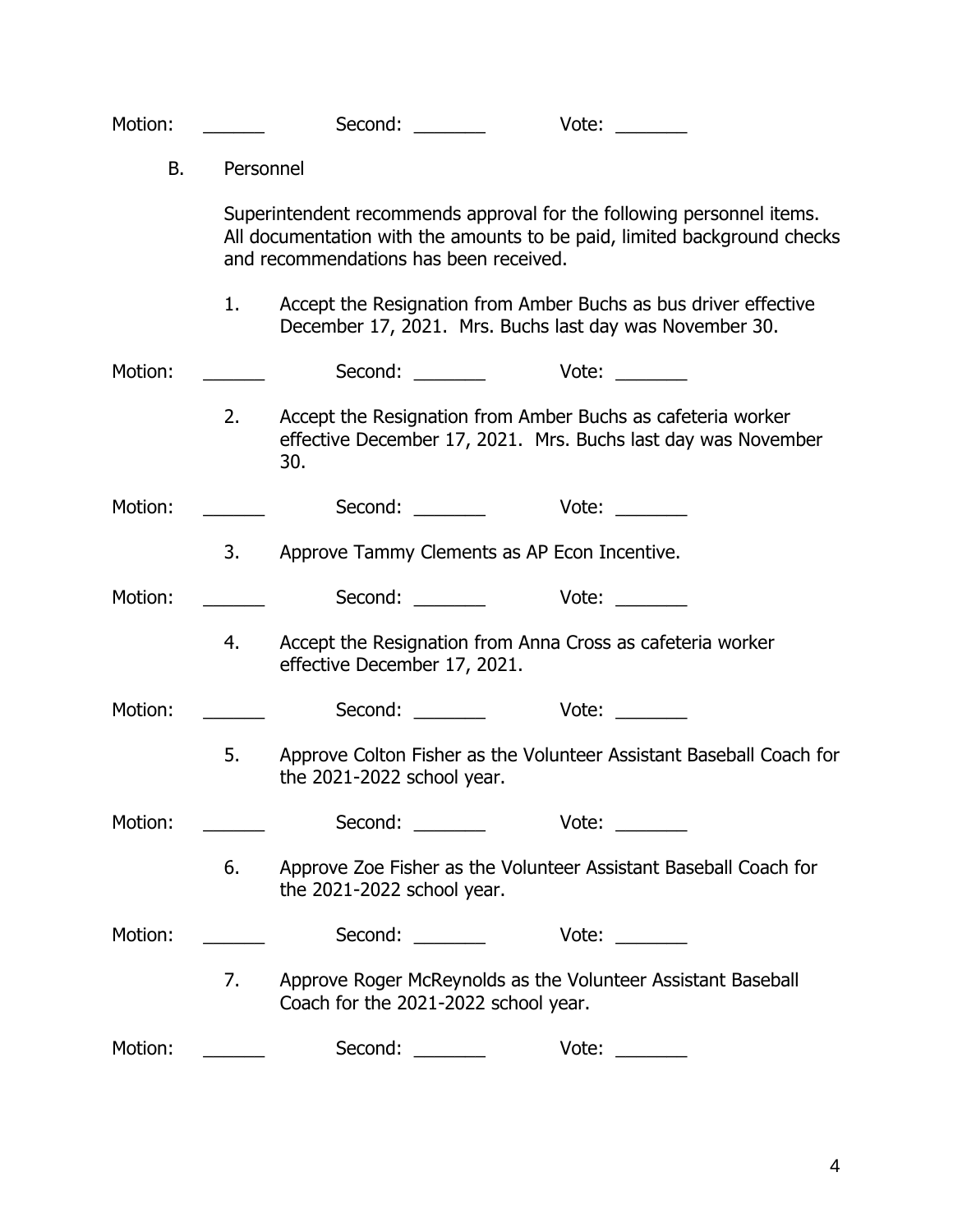|         | 8.        | Approve Jennifer Nyquist to move from a cafeteria substitute<br>position to a permanent position effective December 6, 2021.                                                                                    | Jennifer will work 2.5 hours per day at the rate of \$10.47 per hour.                                                                                                                                                          |
|---------|-----------|-----------------------------------------------------------------------------------------------------------------------------------------------------------------------------------------------------------------|--------------------------------------------------------------------------------------------------------------------------------------------------------------------------------------------------------------------------------|
| Motion: |           | Second:                                                                                                                                                                                                         | Vote: where the state of the state of the state of the state of the state of the state of the state of the state of the state of the state of the state of the state of the state of the state of the state of the state of th |
|         | 9.        | Approve Joe Stuckey as Bus Driver at \$19.36 per hour.                                                                                                                                                          |                                                                                                                                                                                                                                |
| Motion: |           | Second:                                                                                                                                                                                                         |                                                                                                                                                                                                                                |
|         | 10.       | graduate of Ivy Tech with mechanical, HVAC, electrical, and<br>plumbing experience.                                                                                                                             | Approve Terry White as Assistant Maintenance Director at \$20.00<br>per hour. Mr. White will be a full time 12 month employee. He is a                                                                                         |
| Motion: |           | Second:                                                                                                                                                                                                         | Vote:                                                                                                                                                                                                                          |
| C.      |           | <b>Fundraisers</b>                                                                                                                                                                                              |                                                                                                                                                                                                                                |
|         | requests: | Superintendent recommends the approval of the following fund raising                                                                                                                                            |                                                                                                                                                                                                                                |
|         | 1.        | Fundraising Financial report for Girls Basketball from selling<br>Contact person: Jerimy Stephan.                                                                                                               | breakfast items at the RS Cross Country Invitational on September<br>11, 2021. The funds raised will be used for the Girl's Basketball<br>program. Anticipated income: \$200.00. Actual Income: \$172.00                       |
| Motion: |           | Second:                                                                                                                                                                                                         | Vote:                                                                                                                                                                                                                          |
|         | 2.        | Fundraising Financial report for Ghostbusters Incentive Program<br>2021. The funds raised will be used for incentives. Anticipated<br>income: \$200.00. Actual Income: \$661.00. Contact person:<br>Lauren Day. | from selling Rebel Wear from October 1, 2021 through October 19,                                                                                                                                                               |
| Motion: |           | Second:<br><u>and the state</u>                                                                                                                                                                                 | Vote:                                                                                                                                                                                                                          |
|         | 3.        | by placing flamingos in yards around the community and have<br>2021. Funds will be used to buy Prom supplies. Anticipated                                                                                       | Fundraising Financial report for Prom Committee, held a fundraiser<br>them pay to remove them. October 1, 2021 through November 30,                                                                                            |

Income: \$200.00. Actual Income: \$516.00. Contact person:

Jerimy Stephan.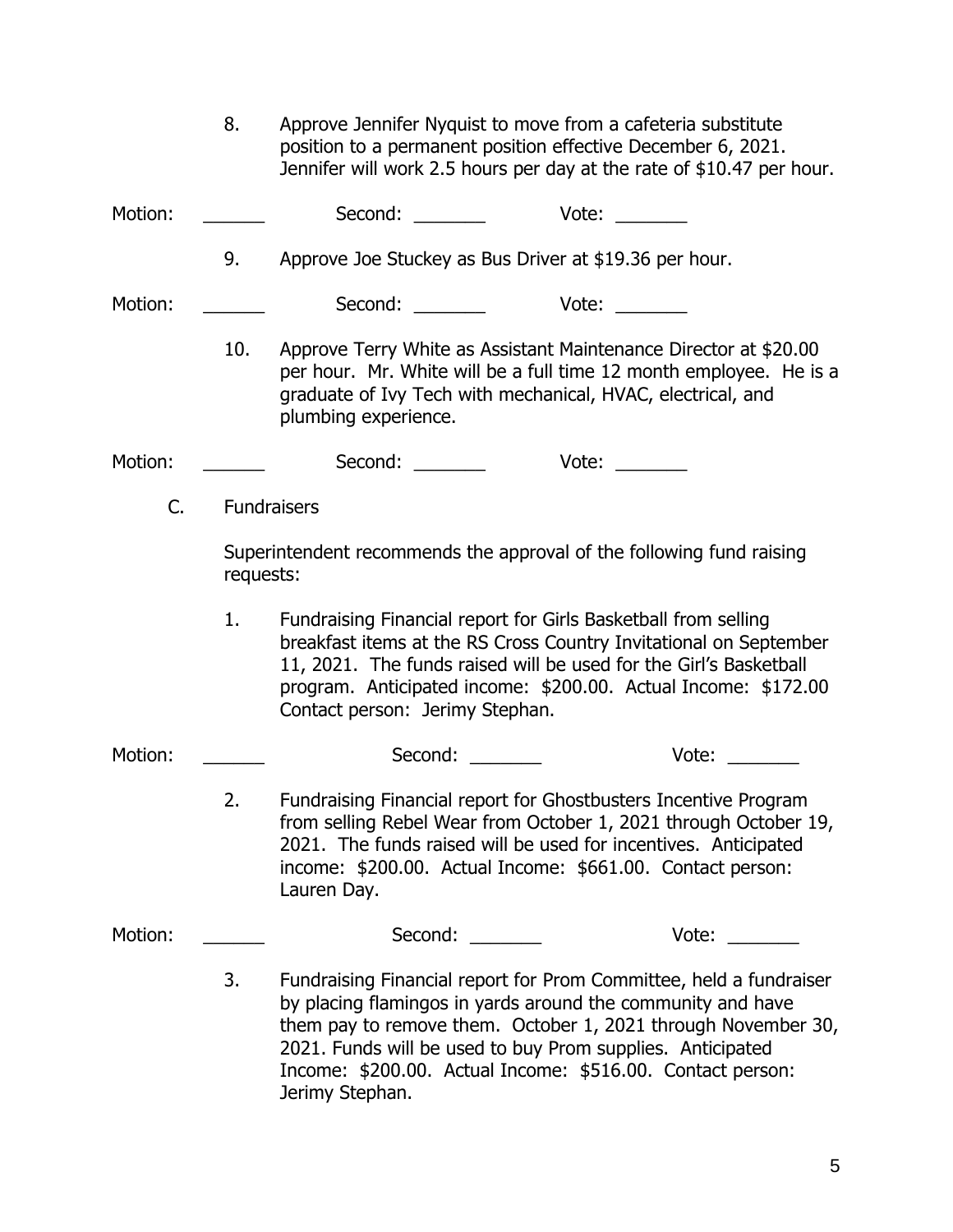Motion: \_\_\_\_\_\_\_ Second: \_\_\_\_\_\_ Vote: \_\_\_\_\_

D. Facility Use Requests

Superintendent recommends the approval of the following facility use requests:

1. Lynn Lions Club Annual Toy Show on January 23, 2022 from 9:00 am to 3:00 pm with set up beginning on January 22, 2022 from 12:00 pm to 9:00 pm in Elementary gym, hallways and High School cafeteria. Finish set up on January 23, 2022 from 6:00 am to 9:00 am and tear down from 3:00 pm to 5:00 pm. There will be a \$2.00 admission charge. Contact Person: Jordan Austin.

| Motion: | Second: | Vote: |  |
|---------|---------|-------|--|
|---------|---------|-------|--|

- E. Field Trips
- 1. Mr. Mangus and Ms. Clements request the approval for the junior and senior classes to take an out of state trip to Gatlinburg Tennessee/St. Augustine Florida on April 1st - April 6th 2022. The classes will be visiting Smoky Mountain National Park, St. Augustine Lighthouse and the oldest city in the United States, St. Augustine Florida. This trip is a part of the Social Studies curriculum and is a good opportunity for students to visit real history. Contact Person: Tamra Clements.

Motion: example and Second: the Second: the Vote:  $V$ ote:  $V$ 

- F. Curriculum
- G. Board Policy
	- 1. Updated Neola Policy (First Reading)

Neola has submitted the following updated Board Policies for approval. Dr. Bowsman has reviewed and changed policies as recommended.

0167.3,1220,1520,2262,2370.03,2603,3120.08,4120.08,8455,3120.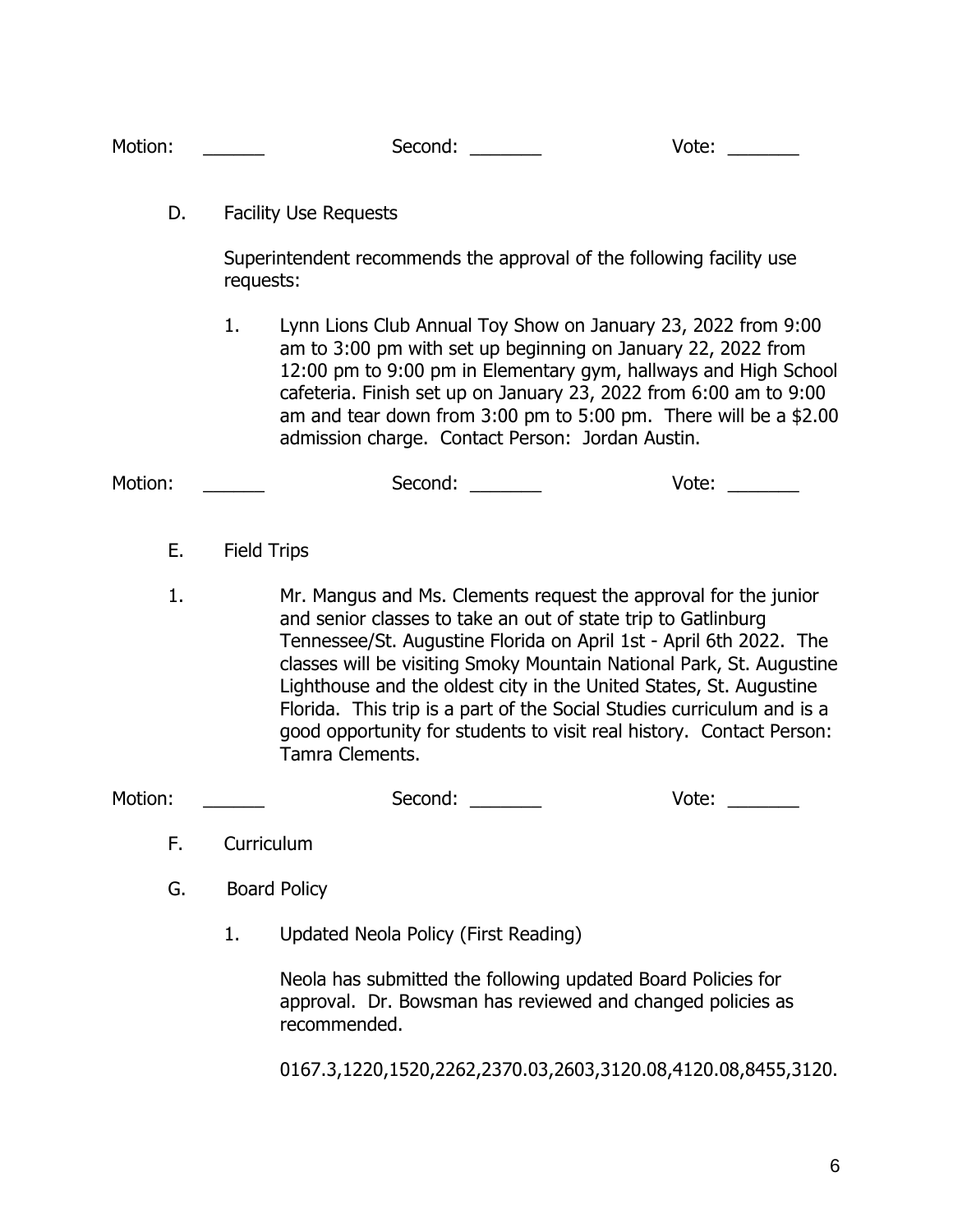### 11,3214,4214,3220,5113.02,5340.01,5460,5540,5722,6105,6114,6 220,6230,7300,7310,7450,7540.03,7540.04,8305,8600.

| Motion: | Second:<br>Vote:                                                                                                                                   |
|---------|----------------------------------------------------------------------------------------------------------------------------------------------------|
| Н.      | School Board                                                                                                                                       |
| I.      | <b>Job Descriptions</b>                                                                                                                            |
| J.      | <b>Donations</b>                                                                                                                                   |
|         | Superintendent recommends approval of the following donations:                                                                                     |
|         | Winchester Phi Delta will be delivering coats, hats, gloves,<br>1.<br>underwear and socks on Friday, December 10, 2021 between 10:30<br>and 11:00. |
| Motion: | Second:<br>Vote:                                                                                                                                   |
| Κ.      | General                                                                                                                                            |

- VII. SUPERINTENDENT REPORT
	- A. Summer School Reimbursement.
		- 1. Summer School Reimbursement from the IDOE was \$3,733.36. RSSC expended \$6,070.76 with RSE inquiring \$2,930.71 and RSHS inquiring \$3,140.05
	- B. 1782 Budget Released and Approved

 RSSC received the 1782 budget order on 11/30/21. The Assessed Value went up by \$10,636,193 from \$176,978,730 to \$187,614,923. It appears that some personal property assessment came back onto the tax rolls and the assessment of farm ground assessed based upon production went up. The tax rate decreased from \$0.8871 to \$0.8744. The decrease is due to lower Debt Service payments and assessed value going up. The Max Levy is \$1,193,709 and the school corporation was approved for \$1,193,564.

| <b>Education Fund:</b>  | \$2,974,734 |
|-------------------------|-------------|
| <b>Operations Fund:</b> | \$1,802,627 |
| Debt Service Fund:      | \$503,788   |
| Rainy Day:              | \$300,000   |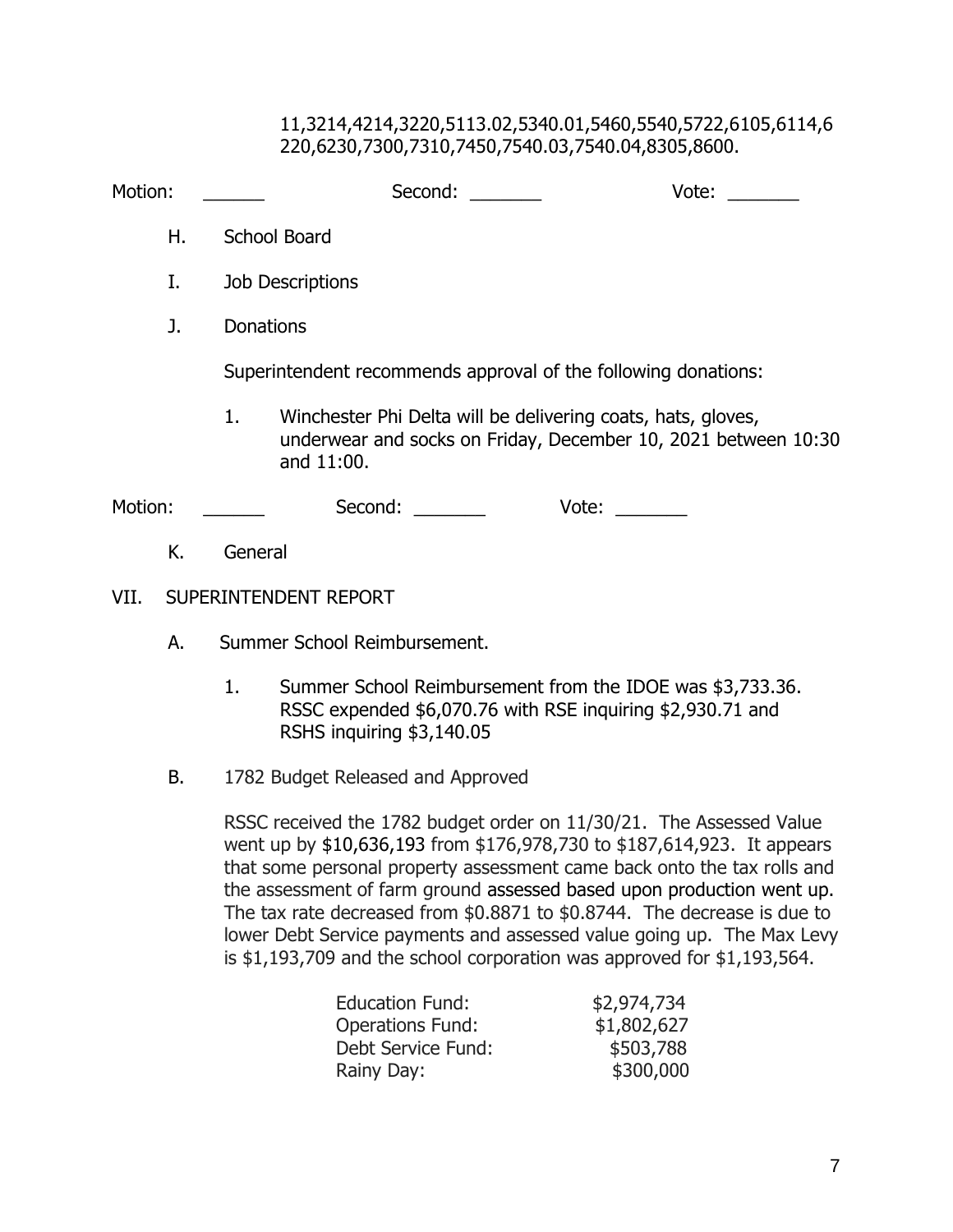C. Bond Payments to be paid:

The school corporation will pay the following bond payments on December 31, 2021:

> 2019 Bond payment of \$197,000.00 2009 Bond payment of \$188,625.00 Encumber \$18,900.00 for bus rental lease payment

- D. Teacher Appreciation Grant funds (\$17,874.81) were distributed by the IDOE final amount was \$38.19 per student. 11 highly effective teachers will receive \$726.61 and 17 effective teachers will receive \$581.29. FICA, MED, TRF and 401A will be subtracted from these amounts. Administrators will receive an equal proportion based upon their evaluation rating. These distributions are separate from TAG funds. Distribution occurred on December 7, 2021.
- E. RSSC met special education compliance for the 2020-2021 school year. Congratulations to special education teachers, administrators, paraprofessionals, and teachers.
- F. ESSER III Update and Review
	- 1. Return to School Plan Review: The school corporation is still contact tracing and quarantining students and staff per Governor Holcomb's Executive Order and Indiana Department of Health Department protocols. Quarantined students can receive instruction and participate with live instruction via Google Hangouts. RSSC is still providing hot spots for students and the Emergency Connectivity Fund (ECF) grant is assisting with costs incurred by the school corporation. Masks are still optional at this point.
	- 2. The Extended Learning Center construction bid advertisement posted in the Winchester News Gazette and Muncie Star Press on December 1. Bids will be accepted on December 21 by 2:00 p.m. A pre-bid meeting for contractors occurred on December 9 at 10:00 a.m. Construction should begin in the Spring of 2022.
- G. Maintenance Report
- H. ADM Count

ADM Count Day 2021-2022 Official Count Day – September 17, 2021.